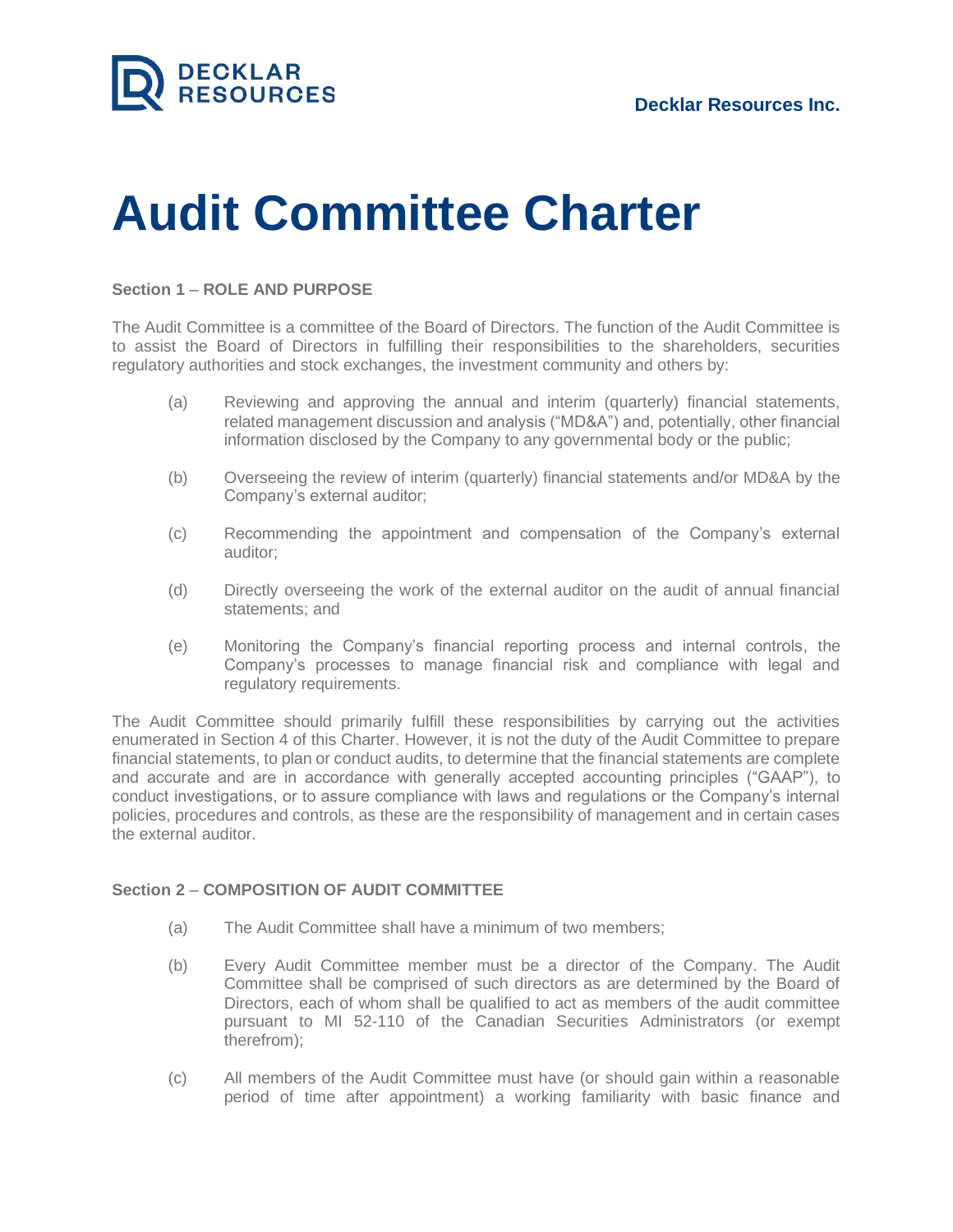accounting practices, and at least one member of the Audit Committee must have accounting or related financial management expertise. Audit Committee members may enhance their familiarity with finance and accounting by participating in educational programs conducted by the Company or an outside consultant;

- (d) The members of the Audit Committee shall be elected by the Board of Directors on an annual basis or until their successors shall be duly appointed. Unless a Chair is elected by the full Board, the members of the Audit Committee may designate a Chair by majority vote of the full Audit Committee membership; and
- (e) Any member of the Audit Committee may be removed or replaced at any time by the Board of Directors and shall cease to be a member of the Audit Committee on ceasing to be a Director. The Board of Directors may fill vacancies on the Audit Committee by election from among the Board of Directors. If and whenever a vacancy shall exist on the Audit Committee, the remaining members may exercise all its powers so long as a quorum remains.

## **Section 3** – **MEETING PROCDURES**

(a) Time

The Audit Committee shall meet as frequently as circumstances require. The Audit Committee should within sixty (60) days following the end of the first three financial quarters review the unaudited financial results for the preceding quarter and the related MD&A, and within one hundred and twenty (120) days following the end of the financial year end review the audited financial results for the preceding quarter and year and the related MD&A, or in both cases, by such earlier times as may be required in order to comply with applicable law or any stock exchange regulation.

The Audit Committee may ask members of management or others to attend meetings and provide pertinent information as necessary. For purposes of performing their duties, members of the Audit Committee shall have full access to all corporate information and any other information deemed appropriate by them, and shall be permitted to discuss such information and any other matters relating to the financial position of the Company with senior employees, officers and the external auditor of the Company, and others as they consider appropriate.

In order to foster open communication, the Audit Committee or its Chair should meet at least annually with management and the external auditor in separate sessions to discuss any matters that the Audit Committee or each of these groups believes should be discussed privately. In addition, the Audit Committee or its Chair should meet with management quarterly in connection with the Company's interim financial statements.

(b) Quorum

Quorum for the transaction of business at any meeting of the Audit Committee shall be a majority of the number of members of the Audit Committee or such greater number as the Audit Committee shall by resolution determine.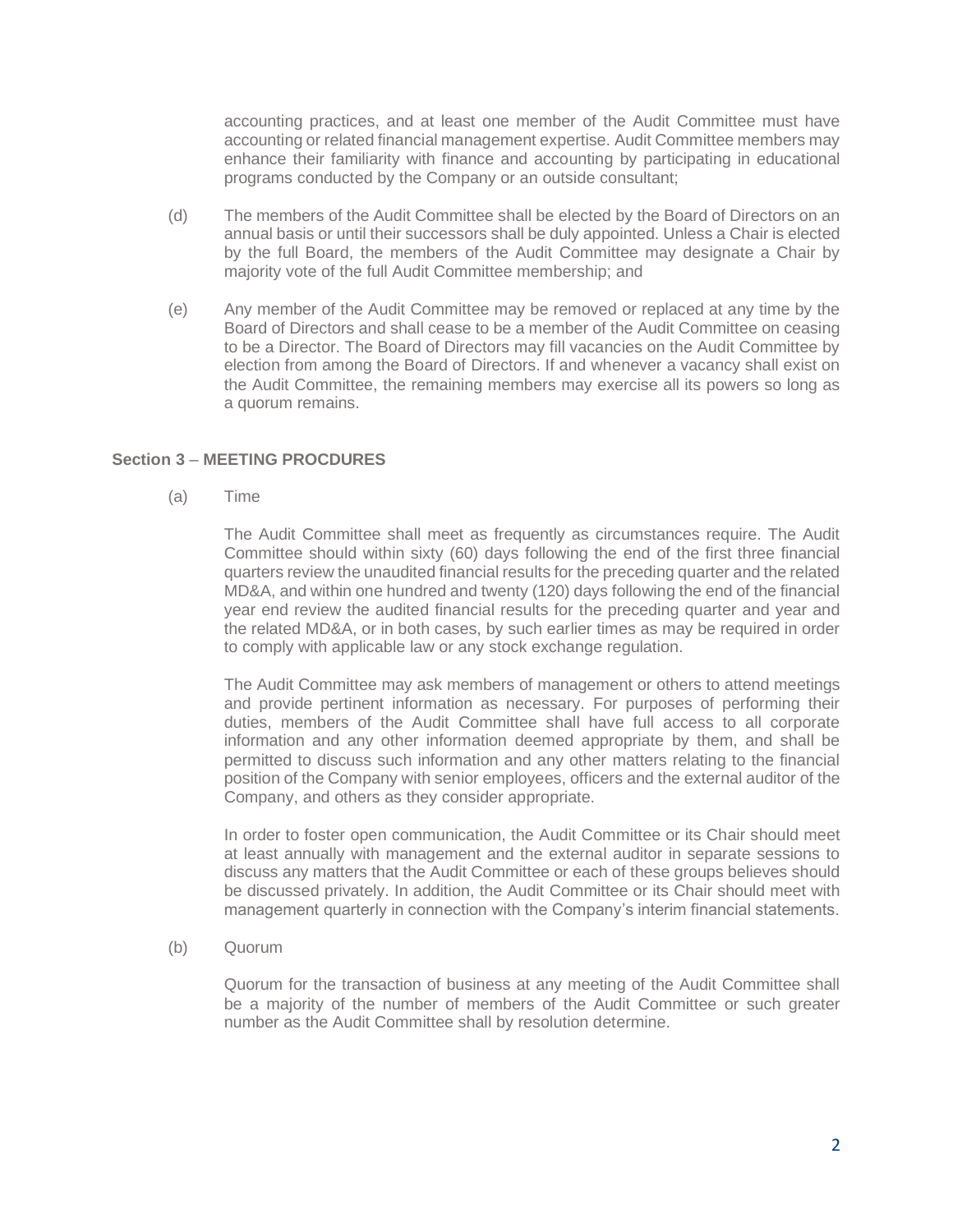(c) Notice

Meetings of the Audit Committee shall be held from time to time and at such place as any member of the Audit Committee shall determine upon reasonable notice to each of its members which shall be not less than twenty-four (24) hours. The notice period may be waived by all members of the Audit Committee. Each of the Chairman of the Board of Directors, the external auditor, the Chief Executive Officer or the Chief Financial Officer shall be entitled to request that any member of the Audit Committee call a meeting.

(d) Agenda

Determine any desired agenda items for any meeting of the Audit Committee.

## **Section 4** – **RESPONSIBILITIES**

In fulfilling its role and purpose, the Audit Committee shall:

(a) General

Review and recommend to the Board of Directors changes to this Charter, as considered appropriate from time to time.

Summarize in the Company's annual report or, if applicable, annual information form the Audit Committee's composition and activities.

Provide the disclosure regarding the Audit Committee required by MI 52-110.

Submit the minutes of all meetings of the Audit Committee to the Board of Directors.

Perform any other activities that the Audit Committee deems necessary or appropriate.

(b) Financial Information

Review and approve the Company's annual and interim financial statements, including any certification, report, opinion or review rendered by the external auditor, and review related MD&A.

Review and approve the Company's press releases with financial information.

Review and approve other financial information provided to any governmental body or the public as they see fit.

Ensure that adequate procedures are in place for the review of the Company's public disclosure of financial information extracted or derived from the Company's financial statements and periodically assess the adequacy of those procedures.

(c) External Auditor – Hiring and Compensation

Recommend to the Board of Directors the selection of the external auditor, considering independence and effectiveness.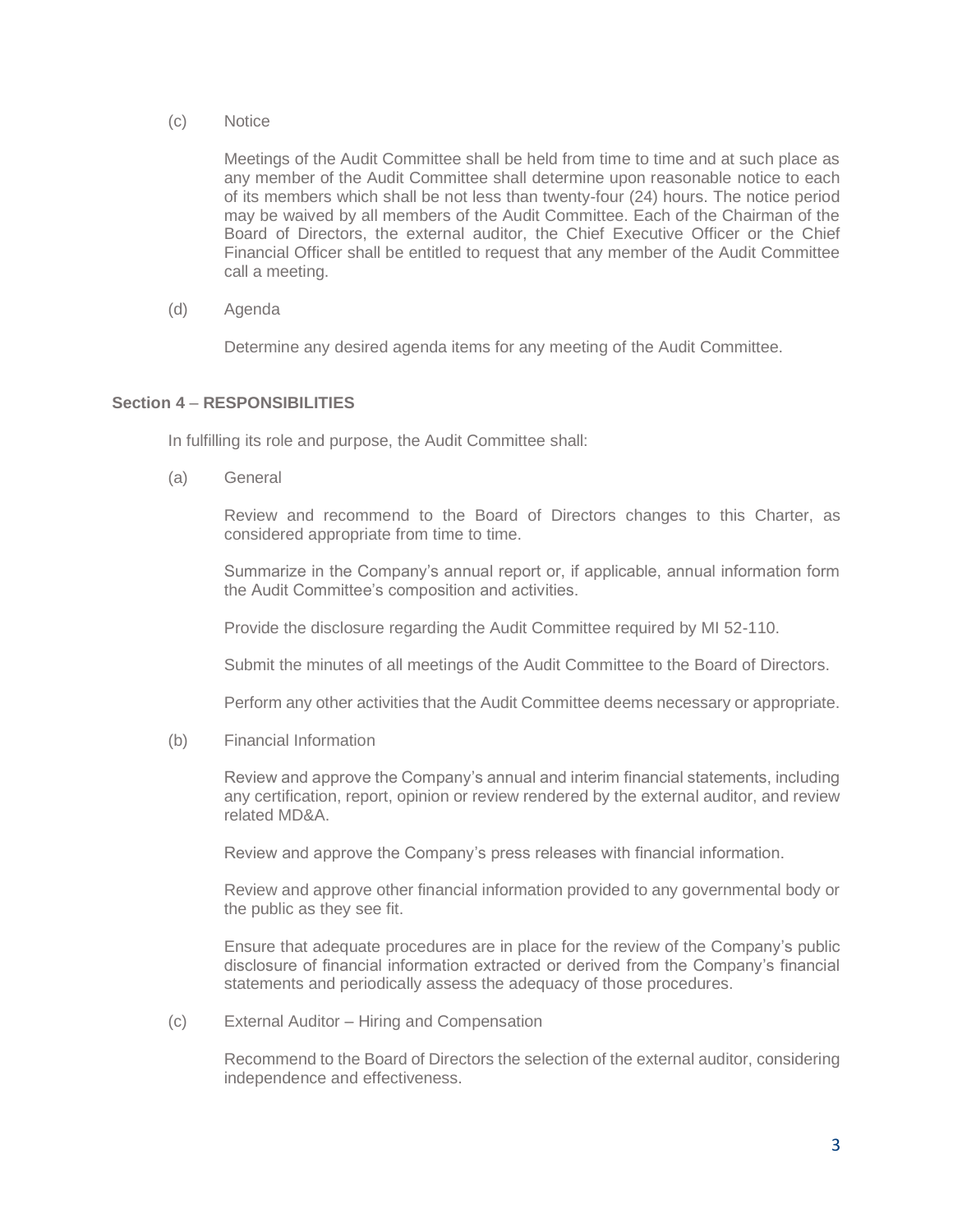Review the fees and other compensation to be paid to the external auditor.

Pre-approve all non-audit services to be provided to the Company by the external auditor.

Review and approve requests for any material management consulting or other engagement to be performed by the external auditor and be advised of any other material study undertaken by the external auditor at the request of management that is beyond the scope of the audit engagement letter and related fees.

(d) External Auditor – Procedures

Oversee the work of the external auditor engaged for the purpose of preparing or issuing an auditor's report or performing other audit, review or attest services for the Company.

Arrange for the external auditor to report directly to the Audit Committee.

Monitor the relationship between management and the external auditor including reviewing any management letters or other reports of the external auditor and discussing any material differences of opinion between management and the external auditor.

Review and discuss, on an annual basis, with the external auditor all significant relationships they have with the Company to determine their independence.

Review the performance of the external auditor and any proposed discharge of the external auditor when circumstances warrant.

Periodically consult with the external auditor out of the presence of management about significant risks or exposures, internal controls and other steps that management has taken to control such risks, and the fullness and accuracy of the financial statements, including the adequacy of internal controls to expose any payments, transactions or procedures that might be deemed illegal or otherwise improper.

Arrange for the external auditor to be available to the Audit Committee and the full Board of Directors as needed.

(e) Financial Reporting Processes

Communicate directly with the external auditor.

Review the integrity of the financial reporting processes, both internal and external, in consultation with the external auditor as they see fit.

Consider the external auditor's judgments about the quality, transparency and appropriateness, not just the acceptability, of the Company's accounting principles and financial disclosure practices, as applied in its financial reporting, including the degree of aggressiveness or conservatism of its accounting principles and underlying estimates, and whether those principles are common practices or are minority practices.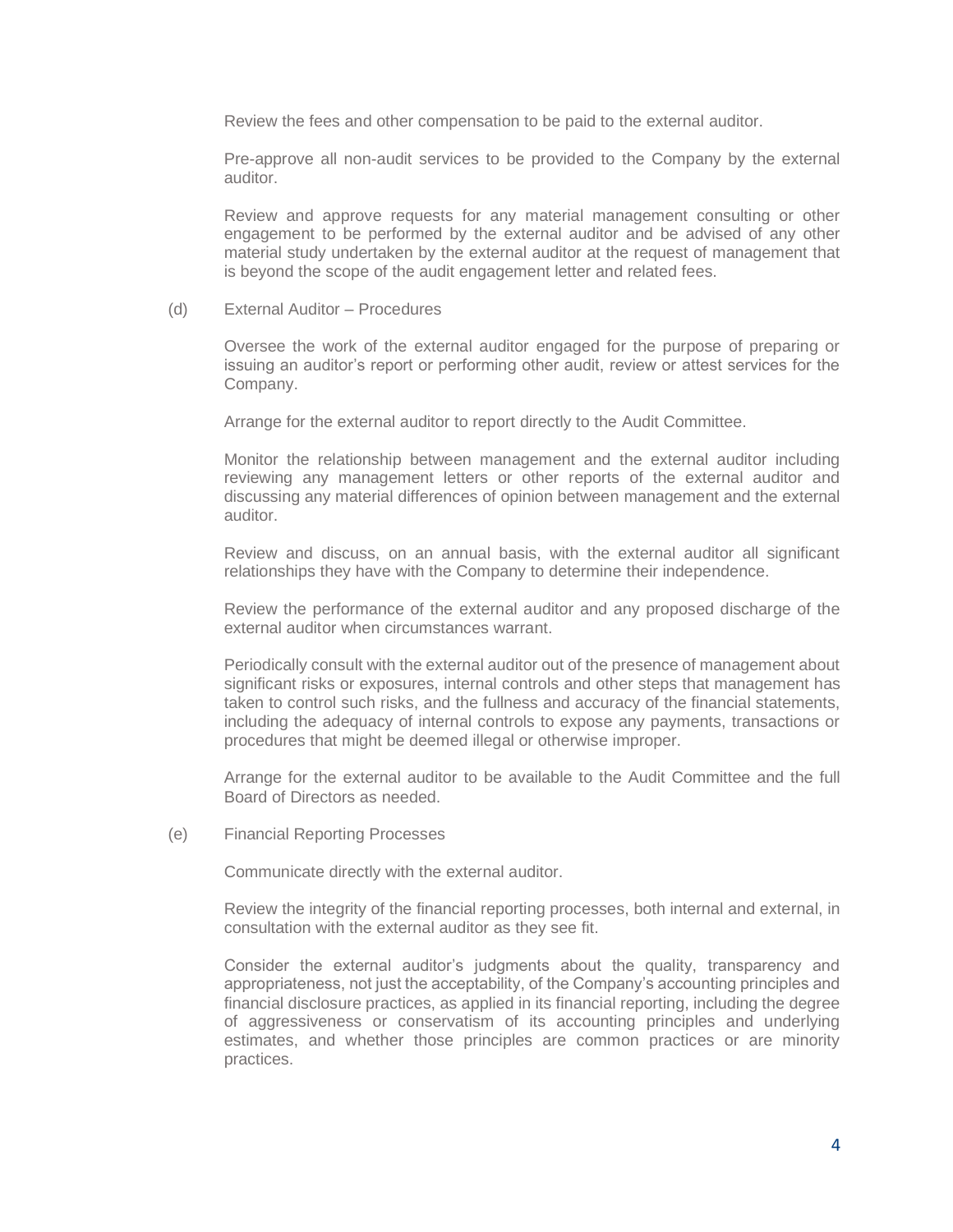Review all material balance sheet issues, material contingent obligations (including those associated with material acquisitions or dispositions) and material related party transactions.

Consider proposed major changes to the Company's accounting principles and practices.

#### (f) Reporting Process

If considered appropriate, establish separate systems of reporting to the Audit Committee by each of management and the external auditor.

Review the scope and plans of the external auditor's audit and reviews. The Audit Committee may authorize the external auditor to perform supplemental reviews or audits as the Audit Committee may deem desirable.

Periodically consider the need for an internal audit function, if not present.

Following completion of the annual audit and quarterly reviews, review separately with each of management and the external auditor any significant changes to planned procedures, any difficulties encountered during the course of the audit and, if applicable, reviews, including any restrictions on the scope of work or access to required information and the cooperation that the external auditor received during the course of the audit and, if applicable, reviews.

Review any significant disagreements among management and the external auditor in connection with the preparation of the financial statements.

Where there are significant unsettled issues that do not affect the audited financial statements, the Audit Committee shall seek to ensure that there is an agreed course of action leading to the resolution of such matters.

Review with the external auditor and management significant findings during the year and the extent to which changes or improvements in financial or accounting practices, as approved by the Audit Committee, have been implemented. This review should be conducted at an appropriate time subsequent to implementation of changes or improvements, as decided by the Audit Committee.

Review activities, organizational structure and qualifications of the Chief Financial Officer and the staff in the financial reporting area and see to it that matters related to succession planning are raised for consideration by the Board of Directors.

Review management's monitoring of the system in place to ensure that the financial statements, related MD&A and other financial information disseminated to governmental organizations and the public satisfy legal requirements.

(g) Hiring Policies

The Audit Committee must review and approve the Company's hiring of partners, employees and former partners and employees of the present or any former external auditor of the Company.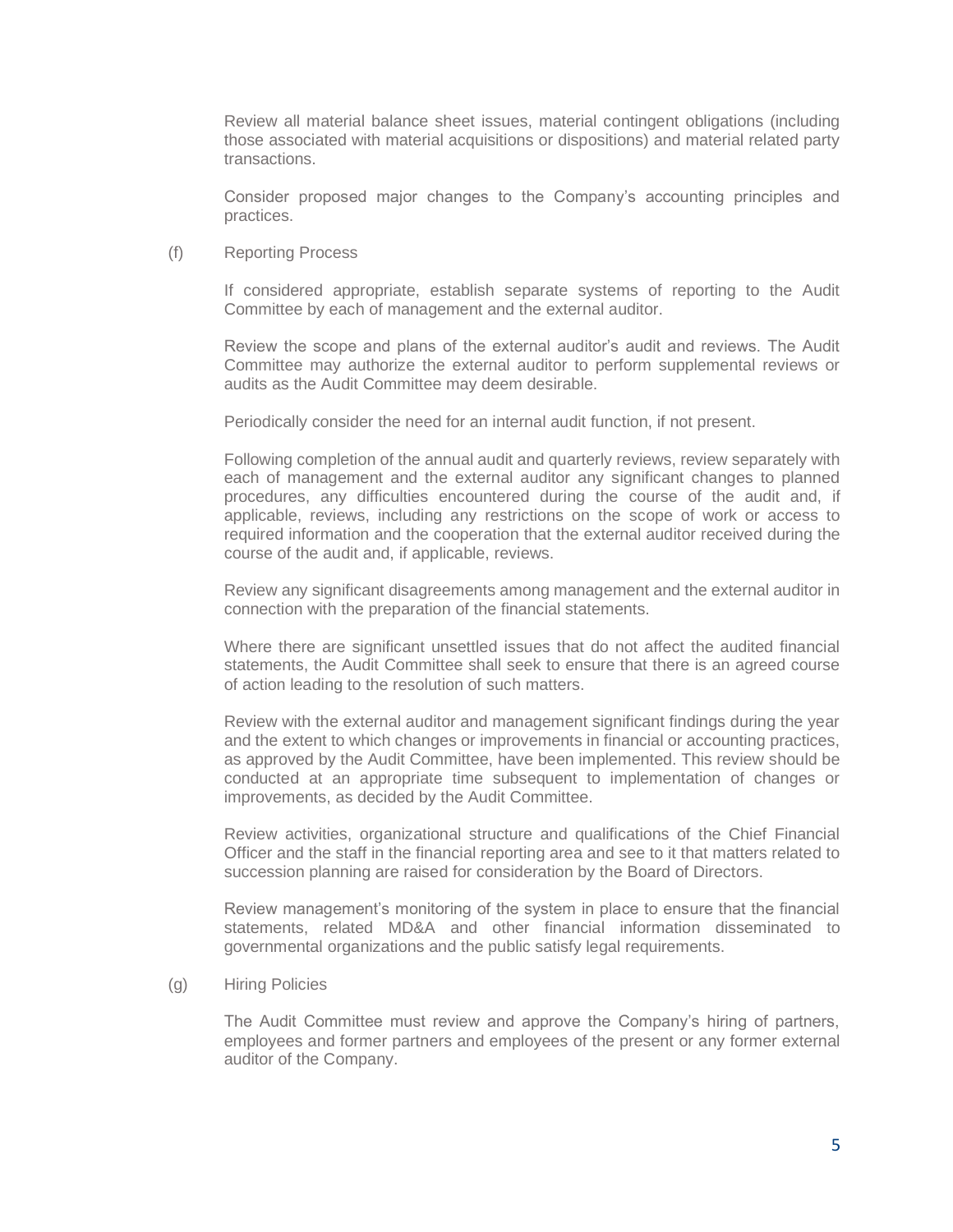(h) Risk Management

Review management's program of risk assessment and steps taken to address significant risks or exposures of all types, including insurance coverage and tax compliance.

(i) Authority of the Audit Committee

If considered appropriate, conduct or authorize investigations into any matters within the Audit Committee's scope of responsibilities. The Audit Committee is empowered to retain independent counsel, accountants and other professionals to assist it in the conduct of any such investigation.

(j) General

Notwithstanding the foregoing and subject to applicable law, the Audit Committee shall not be responsible to prepare financial statements, to plan or conduct internal or external audits, or to determine that the Company's financial statements are complete and accurate and are in accordance with GAAP, as these are the responsibility of management and in certain cases the external auditor. Nothing contained in this Charter is intended to require the Audit Committee to ensure the Company's compliance with applicable laws or regulations.

The Audit Committee is a committee of the Board of Directors and is not and shall not be deemed to be an agent of the Company's shareholders for any purpose whatsoever. The Board of Directors may, from time to time, permit departures from the terms hereof, either prospectively or retrospectively, and no provision contained herein is intended to give rise to civil liability to securityholders of the Company or other liability whatsoever.

## **Section 5** – **AUDIT COMMITTEE COMPLAINT PROCEDURES**

(a) Submitting a Complaint

Anyone may submit a complaint regarding conduct by the Company or its employees or agents (including its independent auditors) reasonably believed to involve questionable accounting, internal accounting controls or auditing matters. The Chairperson of the Audit Committee will oversee treatment of such complaints.

(b) Procedure

The Chairperson of the Audit Committee will be responsible for the receipt and administration of employee complaints.

In order to preserve anonymity when submitting a complaint regarding questionable accounting or auditing matters, the employee may submit a complaint to a confidential mailbox.

(c) Investigation

The Chairperson of the Audit Committee shall review and investigate the complaint. Corrective action will be taken when and as warranted.